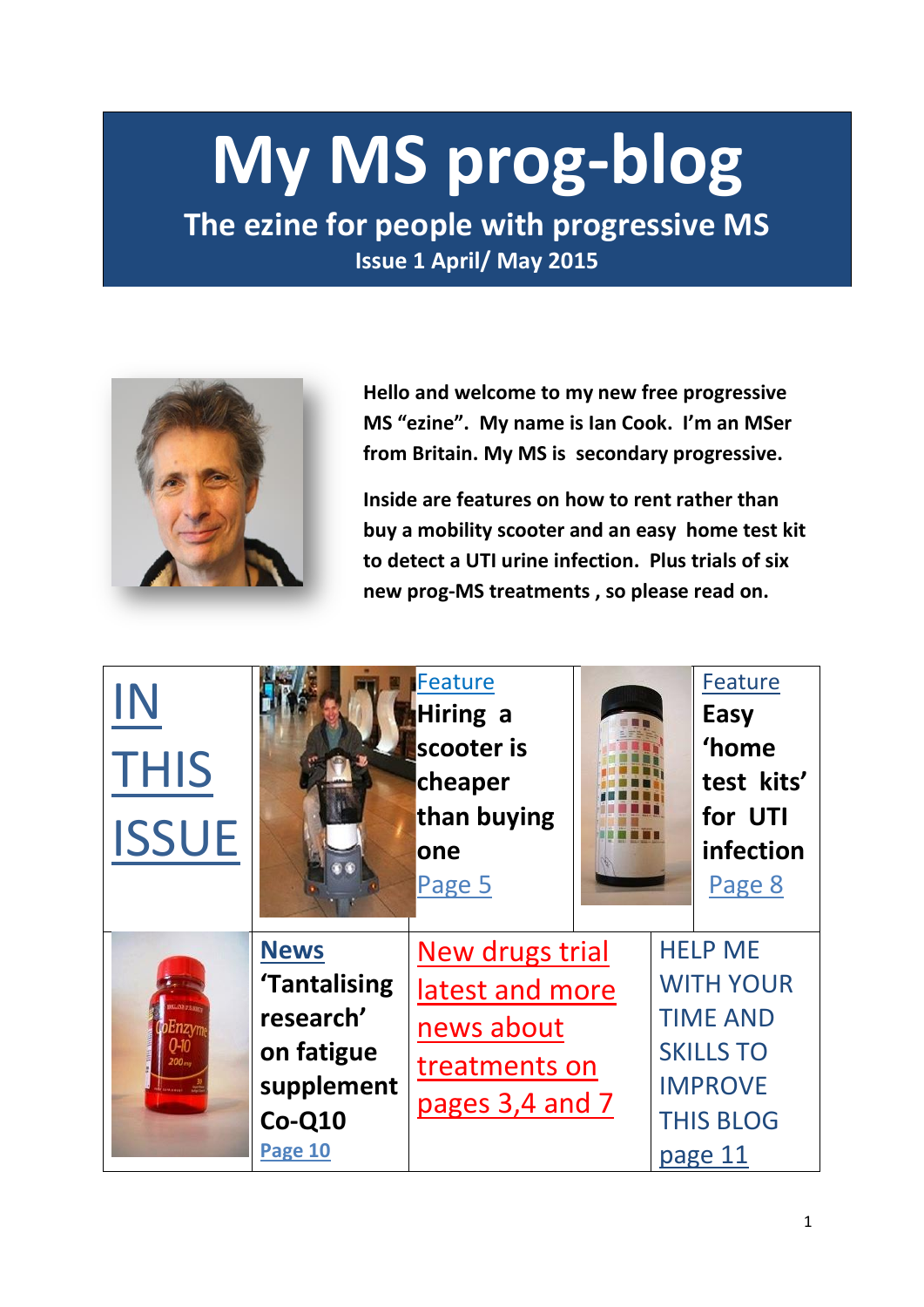

**Let's start at the beginning , why a free ezine for progressive MSers?**

**The reason is because I am a journalist who loves writing news and features. And having progressive MS for ten years has given me plenty to write about.**

Until 2008 I worked as producer in health and

consumer shows for BBC TV and as a print journalist. Then progressing MS made this no longer possible. Now I am a self-employed journalist working from home.

This ezine is my "take" on life with progressive MS. It contains news stories which point to long awaited medical developments and treatments for prog-MS including details of six clinical trials which are underway. There are also two features drawing on my own experience of living with secondary progressive MS looking at practical solutions to problems like lack of mobility and continence issues.

So, please read on and tell other people about this blog. Spread the word, forward this blog to as many people as possible. And help people with progressive MS –people with Primary Progressive, Secondary Progressive and Progressive Relapsing MS be informed.

## **Please help develop this blog by giving your time or skills**

In future editions of this blog I want to feature other people with progressive MS, read about other stories, hear their views and listen to their hints and suggestions. But this requires time and some IT skills that I don't have - so I will need help. Further details how to help me are on page 11.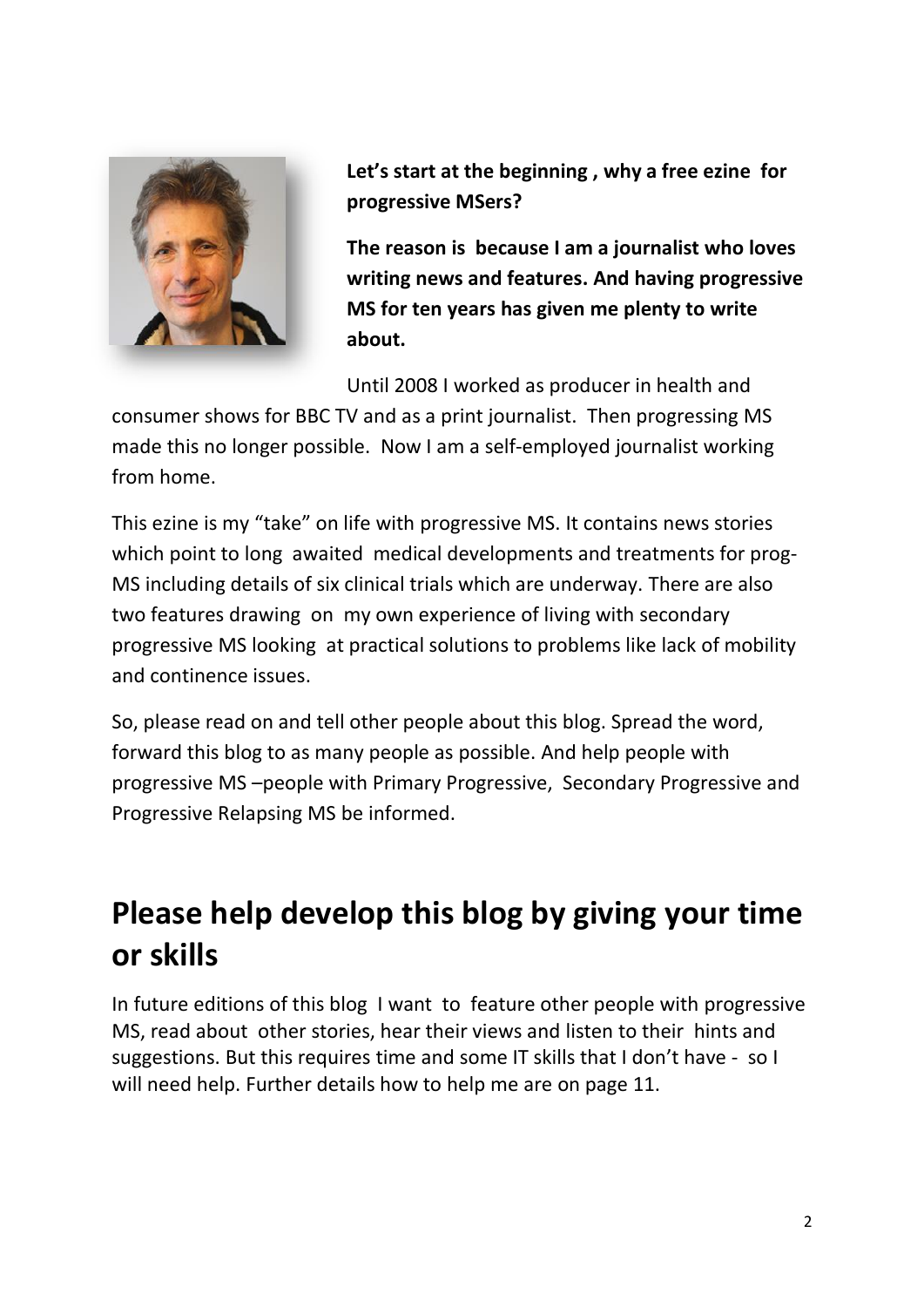## **STOP PRESS Vitamin B7 drug trial for prog MS to report in April – will this be a first treatment?**

#### **Results from the trial of a revolutionary new treatment for primary and secondary progressive MS are to be announced in April.**

The new treatment, called MD1003, is a high dose form of D biotin, a form of vitamin B7and a key co-factor for enzymes involved in making myelin. Biotin is also known as vitamin H. Vitamin B7/ vitamin H can be bought over the counter and online. Results of the trial (Phase 3) are due to be presented at the American Academy of Neurology annual meeting on 24 April 2015. A second trial is due to complete by the end of this year. Watch this space!

## **Parkinson's drug may fight MS progression**

#### **People with secondary progressive MS are being enrolled on a clinical trial to test whether a Parkinson's disease drug can slow MS progression.**

The study involves 62 patients from the Calgary MS Clinic in Canada who are starting to experience permanent disability but are still able to walk. The drug being tested is called domperidone, and is currently used to treat nausea and constipation associated with Parkinson's Disease.

One very well-known side effect of domperidone is that it increases levels of the hormone prolactin in the blood, and there is evidence that prolactin helps to repair myelin. It is also well known that prolactin is produced in large quantities in pregnancy and the reason why MS often goes into remission in pregnant women may be due to the effects of this hormone.

A paper published in 2007 from the University of Calgary found that in mice prolactin encouraged the spontaneous production of myelin, and when nonpregnant mice with MS-like lesions were injected with prolactin, their myelin was also repaired. The trial is due to complete in January 2019.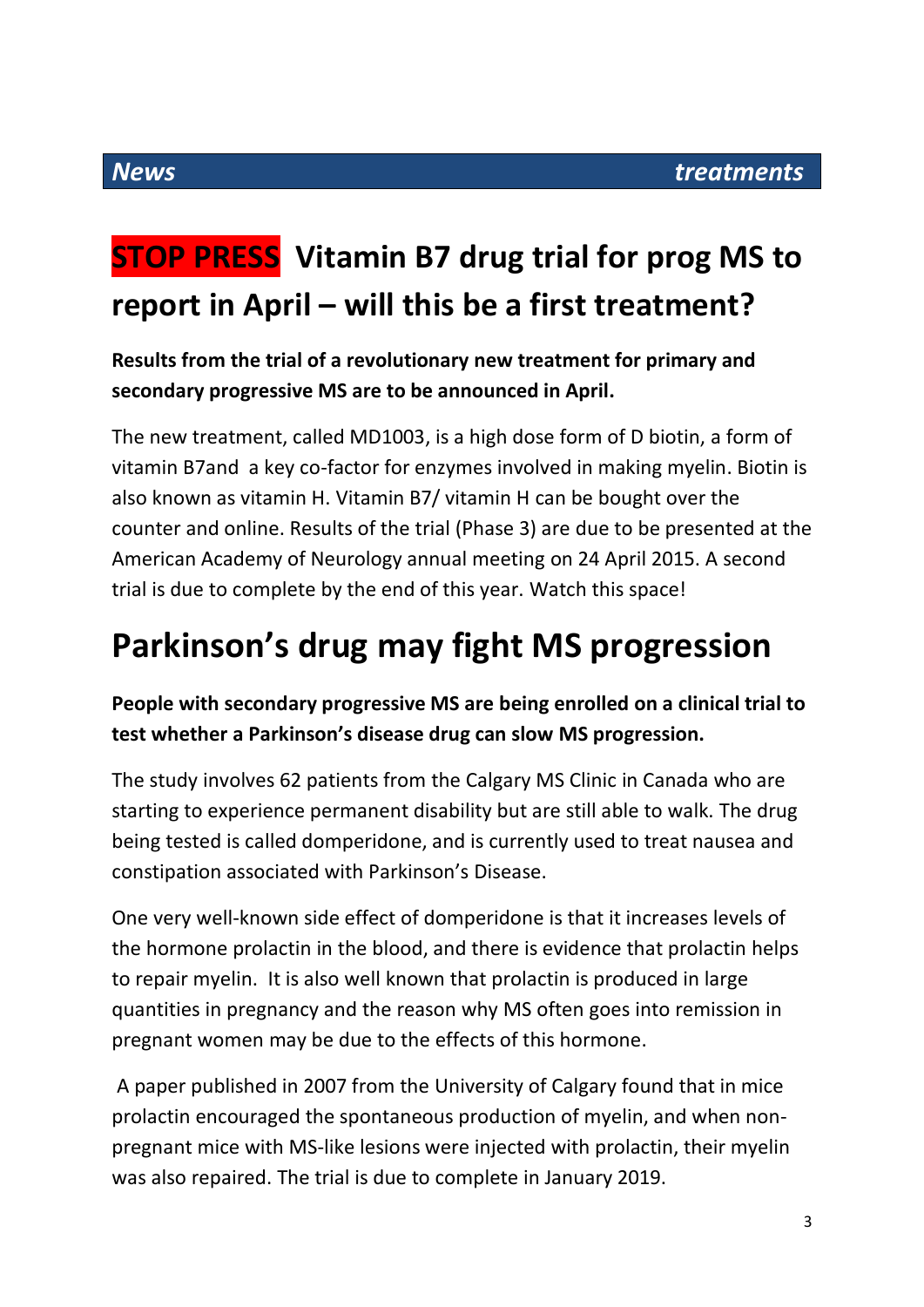## **Personalised T-cell drug trial to report soon**

**A major MS drugs firm is helping fund a large clinical trial into a personalised T-cell drug treatment for secondary progressive MS (SPMS)** .

Merck Serono, which makes the disease modifying drug Rebif, is paying \$3.5 m to Opexa Therapeutics to support a Phase 2b clinical study of Opexa's personalized MS immunotherapy drug called Tcelna.

Tcelna is made from T-cells isolated from the patient's own blood, which are irradiated outside the body and then reintroduced via injection — a process that triggers the body to react in a "therapeutic" way to its T-cells rather than in a way that triggers an auto-immune "myelin-reactive" response. It is believed that 180 patients have already been recruited for the trial and "top line" results will be announced in 2016.

## **\$47m for new drug that will treat all MS types**

**A multi-million dollar deal has been struck between the Swiss makers of a revolutionary new MS drug suitable for progressive MS and French drugs giant Servier.**

The deal will see Servier investing \$47m to fund a Phase IIb trial of the new drug called GNbAC1. The drug has been developed by Swiss firm GeNeuro who will also be entitled to up to \$408 million in future development, sales and royalties. Servier will have the option to become a GeNeuro minority shareholder. GNbAC1 treats progressive as well as relapsing remitting MS.

The new deal shows growing confidence in drugs like GNbAC1 that are based on the theory that MS is the result of an inherited or endogenous retrovirus. This theory proposes that an inherited retrovirus can become re-activated in susceptible people and once reactivated gradually overwhelms the immune system causing MS.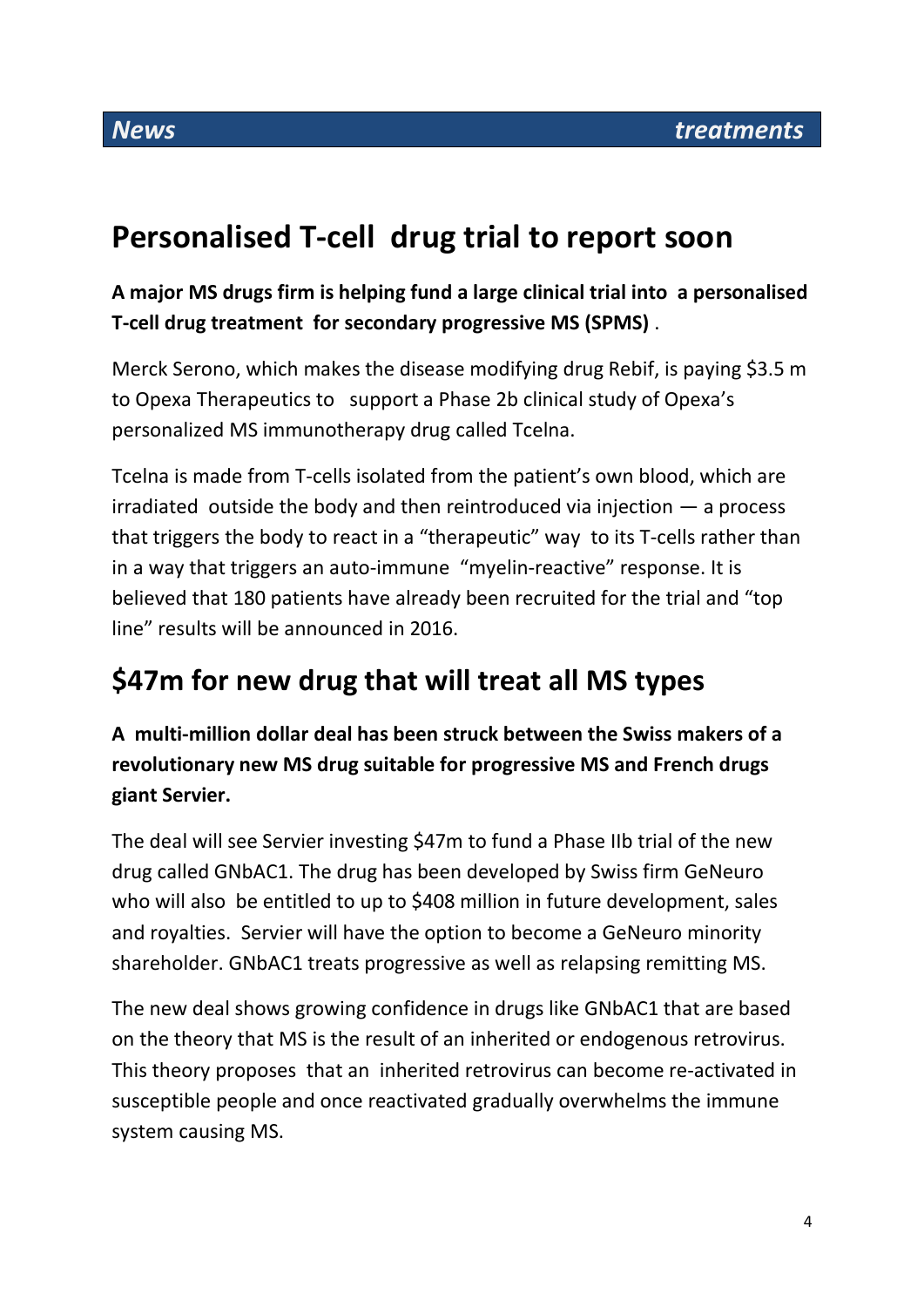#### *Features Mobility scooters*



## *Hire a mobility scooter before you buy one!*

**A friend of mine watched me "walking" one day and told me I should buy a mobility scooter. That remark really worried me.** 

It's not just facing up to the fact that progressive MS means my walking is getting steadily worse, or the fact I may soon have to spend thousands of pounds on a mobility scooter.

No, I have accepted both these things. What really troubles me is that I am a novice when it comes to mobility scooters. I know nothing about them and so I am worried about what will happen when a hard-nosed salesman appears at my front door eyeing me up as a potential customer.

I was wondering - is there anywhere I could go and drive a mobility scooter for the day – trying out a selection of scooters cheaply without any pressure to buy one and also somewhere where I was insured to drive one? Then I can become a more informed buyer when that hard-nosed salesman arrives.

Fortunately the answer is yes, there is somewhere. I recently discovered I can do all these things at my local disabled scooter hire (Shopmobility) centre. So I joined Shopmobility in Birmingham UK recently. It cost just five pounds (\$8 US) to join as a visitor, and scoot around for the day. I was able to choose from a variety of different scooters from the deluxe Meyra Cityliner 315 (pictured above) to the smaller and, I think, more user-friendly Shopriders. I was insured and I even got some training in how to use the scooter.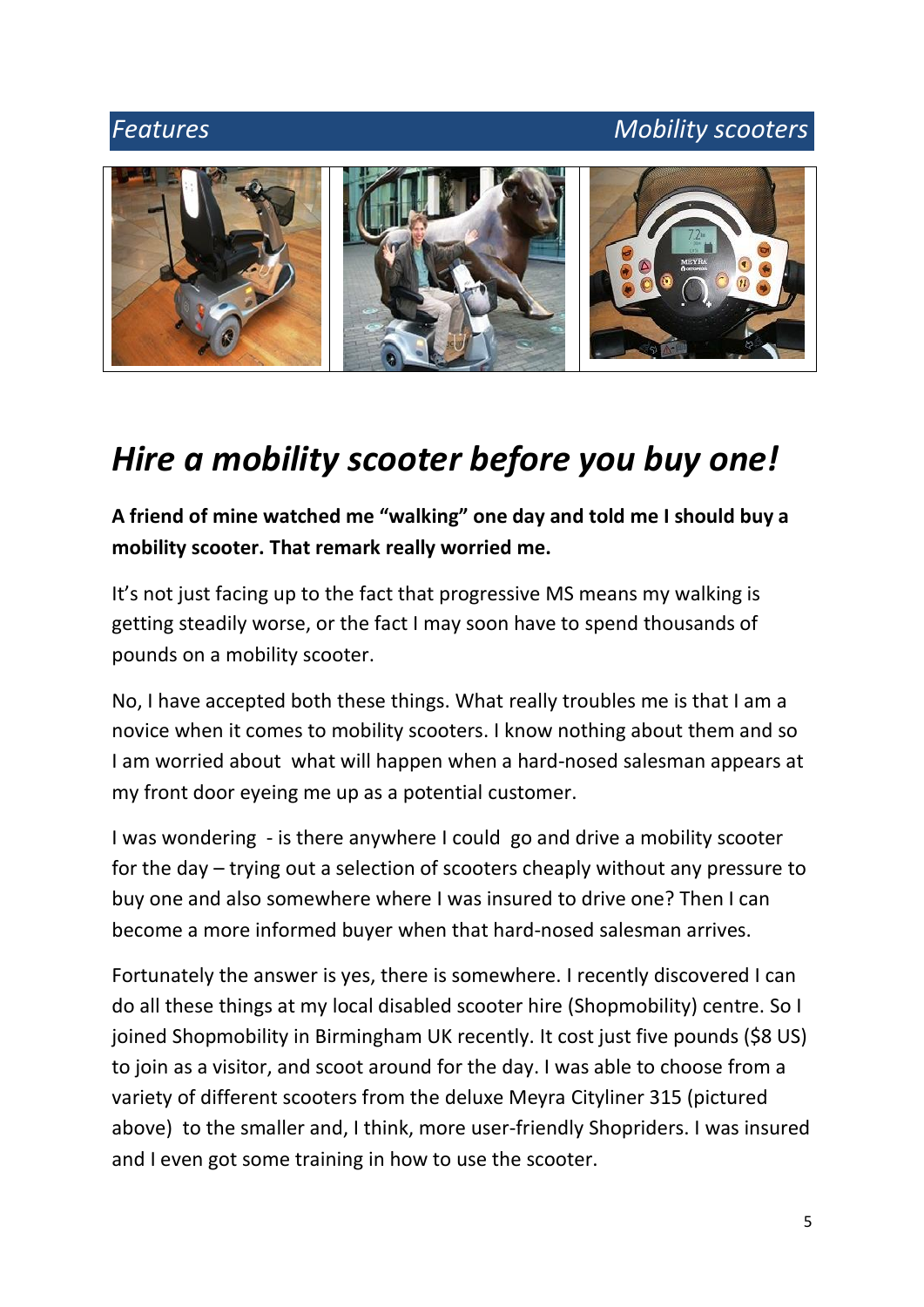#### *Features Mobility scooters*



Even better was the fact that my local scheme also gave me free parking at the local city centre car park for three hours so you could say Shopmobility saved me money and taught me loads about scooters making me better informed. Shopmobility is so good that I did wonder whether I might be able to rent a scooter for life rather than ever buying one!

**My local Shopmobility scheme** is based in one of Britain's biggest shopping centres – Birmingham's bullring. The scheme is one of the UK's larger ones with five powerchairs and 40 mobility scooters on loan seven days a week.(It is shut for a few days over Christmas ) The scheme carries out 5,000 equipment loans a year. The cost of the mobility scooter is a very reasonable £5 per day as a visitor. You can pay £12 as a member and then you pay £1 per scooter hire. I think it is great value! In Birmingham you also get a parking fee reduction.

Like many other British Shopmobility schemes you don't need to be a disabled blue badge holder, or claim a disability benefit to join in Birmingham. Anyone with a temporary or permanent "mobility impairment" can use a scheme's equipment and, provided they are able to register, they can be assessed and then given training to ensure they are safe. Details of Shopmobility on page 12.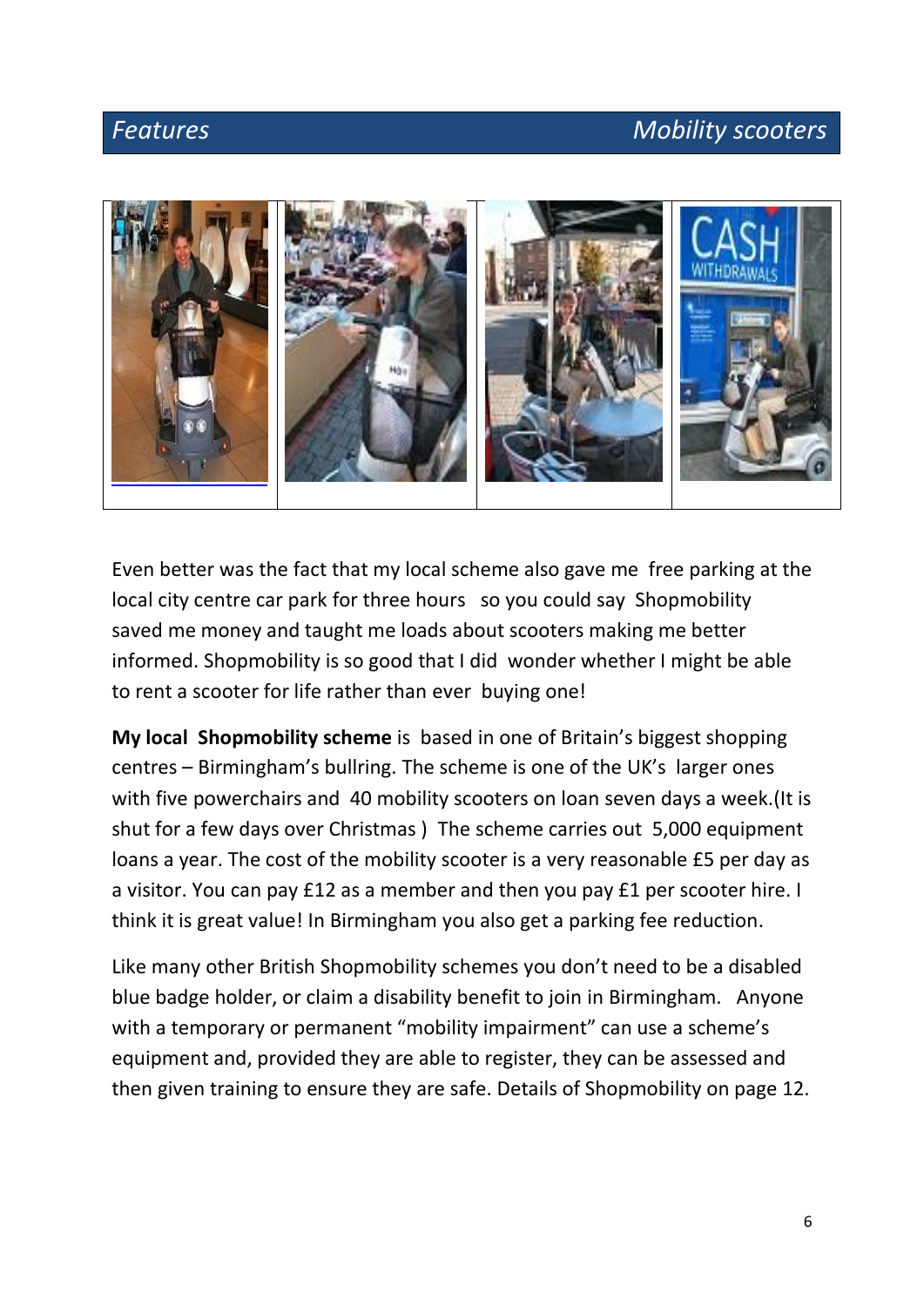#### *News*

## **Acne bacteria drug successful in treating SPMS**

**A drug made from bacteria which cause teenage acne is to be tested on 90 patients with secondary progressive MS (SPMS) in a new trial which follows good results in earlier studies.**

The drug called MIS416 modifies the body's immune response. Researchers believe a single dose can reduce MS disease severity and regular doses will continue the improvement. It is believed that that MIS416 targets other cells than T cells in the central nervous system. This is unexpected because it is believed that T cells attack the body causing MS. MIS416 is given by weekly infusion and improved symptoms in patients treated in earlier studies.

The research is taking place at Victoria University in New Zealand. The new trials are stage 2b trials and are due to report in October 2016.

### **Three drugs to be tested on secondary progressive MS**

#### **A landmark UK drugs trial is underway investigating whether three different drugs can slow down or halt disability in secondary progressive MS (SPMS)**

The three-year £2.7m trial called MS-SMART is taking place in Britain and will test the safety and effectiveness of riluzole, amiloride and fluoxetine as MS treatments. Amiloride is licensed to treat heart disease, riluzole is licensed for motor neurone disease and fluoxetine is an anti-depressant better known as Prozac.

All three drugs have the potential to protect nerves from damage, and could potentially stop or slow disability progression in MS. Up to 15 trial sites are currently being identified in cities and towns across Scotland and England. Recruitment of 440 people with secondary progressive MS should start in April or May 2015. Study completion date is November 2017.

A trial into Prozac and progressive MS (PPMS and SPMS) is also currently taking place in Holland.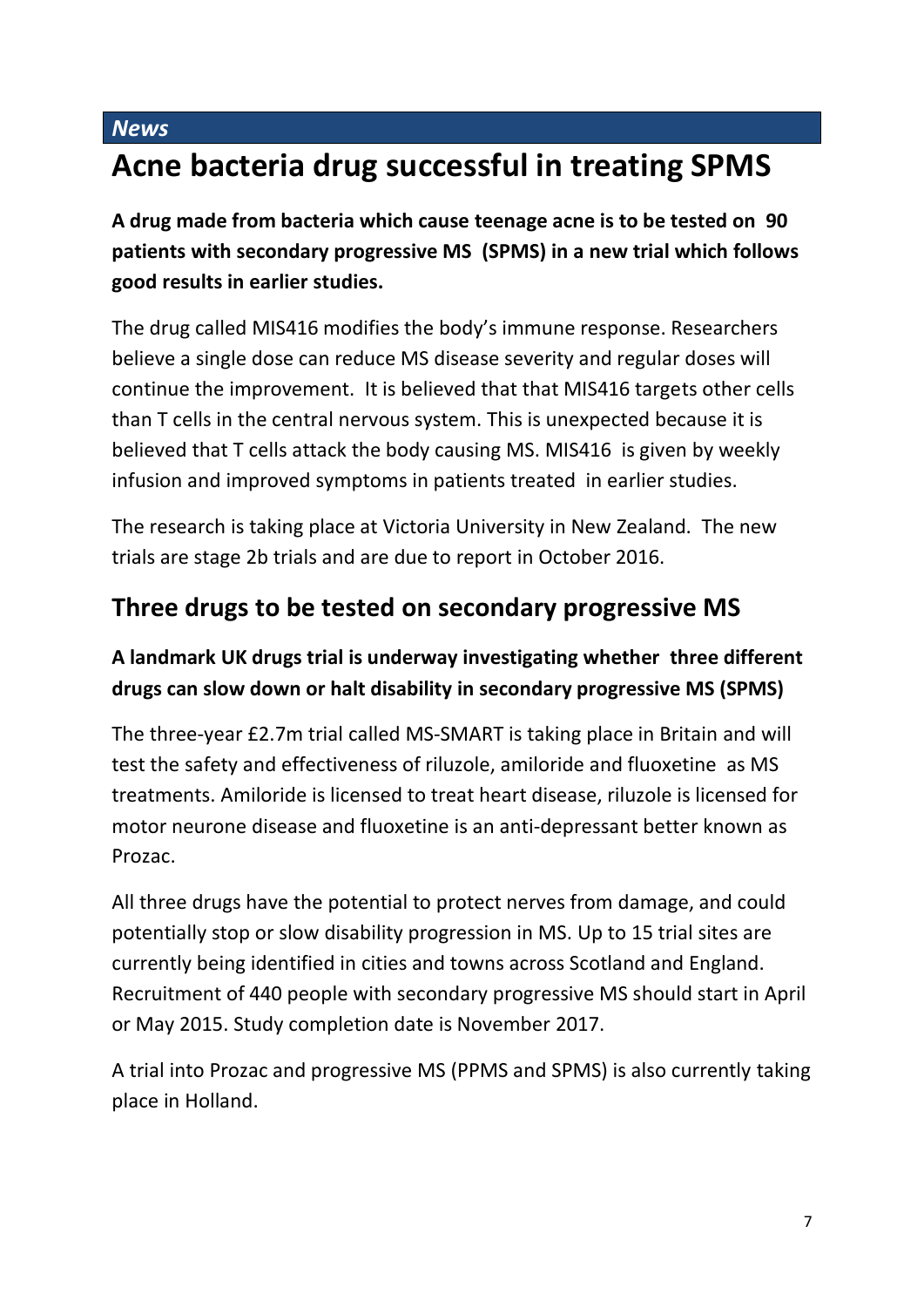

## *My 'home test kit' helps me spot a UTI urine infection, so I can treat it quickly*

**I think the biggest problem with MS-related urine (UTI) infection is the delay in getting it diagnosed promptly.** 

Until last year I would regularly wait weeks to get an infection diagnosed and this delayed treatment. Then, last year, I found out about "UTI home test kits" which really help speed things up.

A home test kit means you do the same urine test as your doctor will do in the surgery, but you do the test at home beforehand. This means you can check if you have an infection and if you do then you can book an emergency doctor's appointment, asking to be seen that day because you **know** you have an infection. Home test kits remove all doubt.

The first thing is to go online and buy some urinalysis reagent strips (pic top left) plus sample bottles (pic top right). £20 should buy 100 strips and 10 sample bottles. Then, when you think you have an infection the reagant strips simply go into a sample bottle filled with urine. I leave the strip in for either one or two minutes depending on whether I'm testing for nitrites or leukocytes. (both of which you can get in bladder infections. )

Finally, I match my reagent strip against a comparison strip printed on the container that the strips come in, checking for signs of infection. *Continued on next page*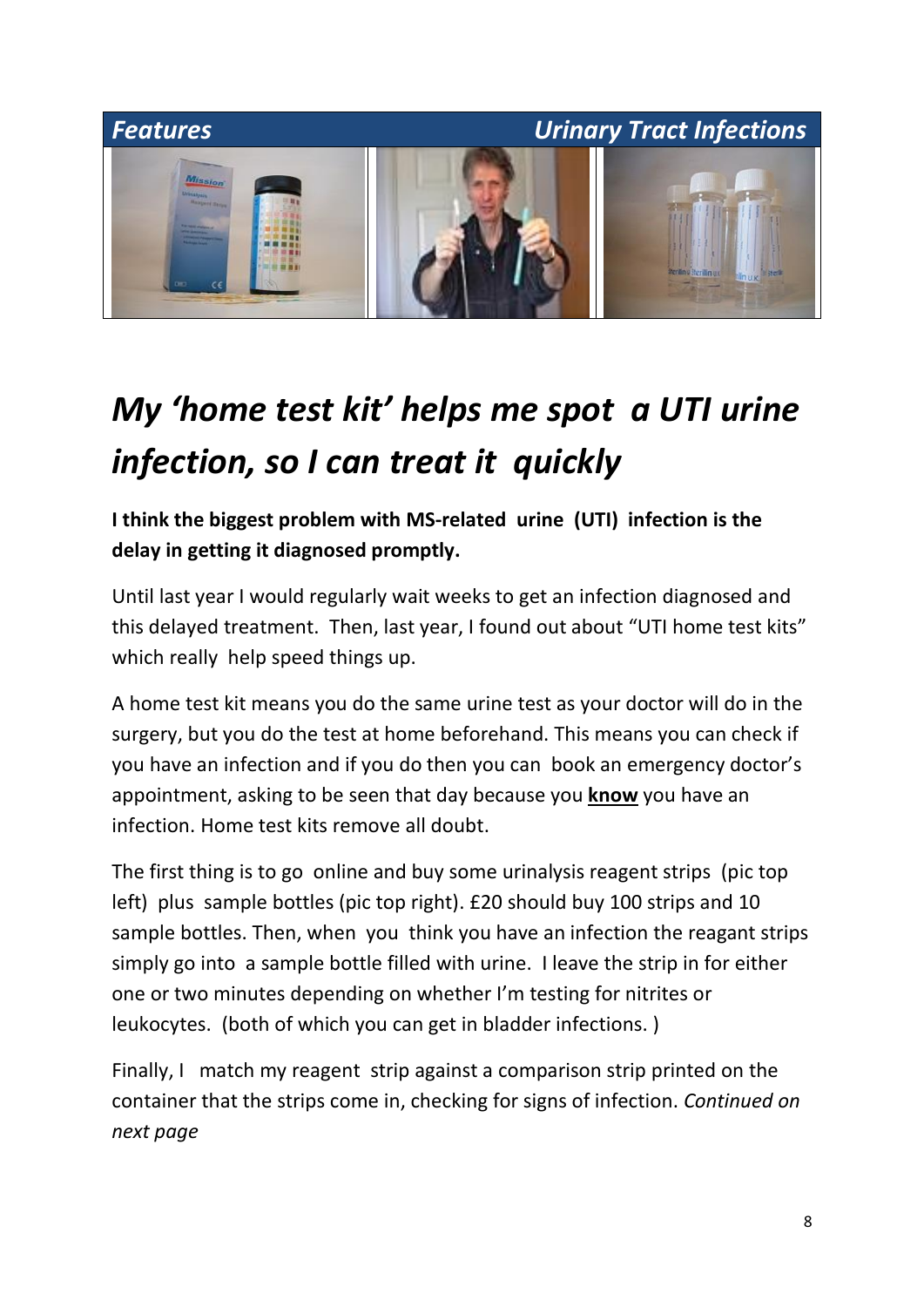

*Ctd from previous page:* At the surgery my doctor will do the same test and confirm that yes I do have an infection. He then sends my sample to the lab to find the best antibiotic to treat it. One year since starting self-testing I now always know for sure whether I have an infection - there is no argument. Even better my doc has now given me a "rescue pack" of antibiotics to take if needed until the lab test results come through.

And that is not quite the end of the story because last year I read about an academic study in which MSers will do exactly what I have just described monitor their own urine for infection with a test strip and if infected treat it themselves with a "rescue pack" of antibiotics. I sent a message to the study organisers and told them it was a great idea, and said I had been doing exactly this for the past year without problems. I think every prog-MSer and those of us who self-cath should have our own test kit and rescue antibiotics. Hope the academics doing the study agree. Bring it on!

**For further info on any of this go to the information section on page 12.**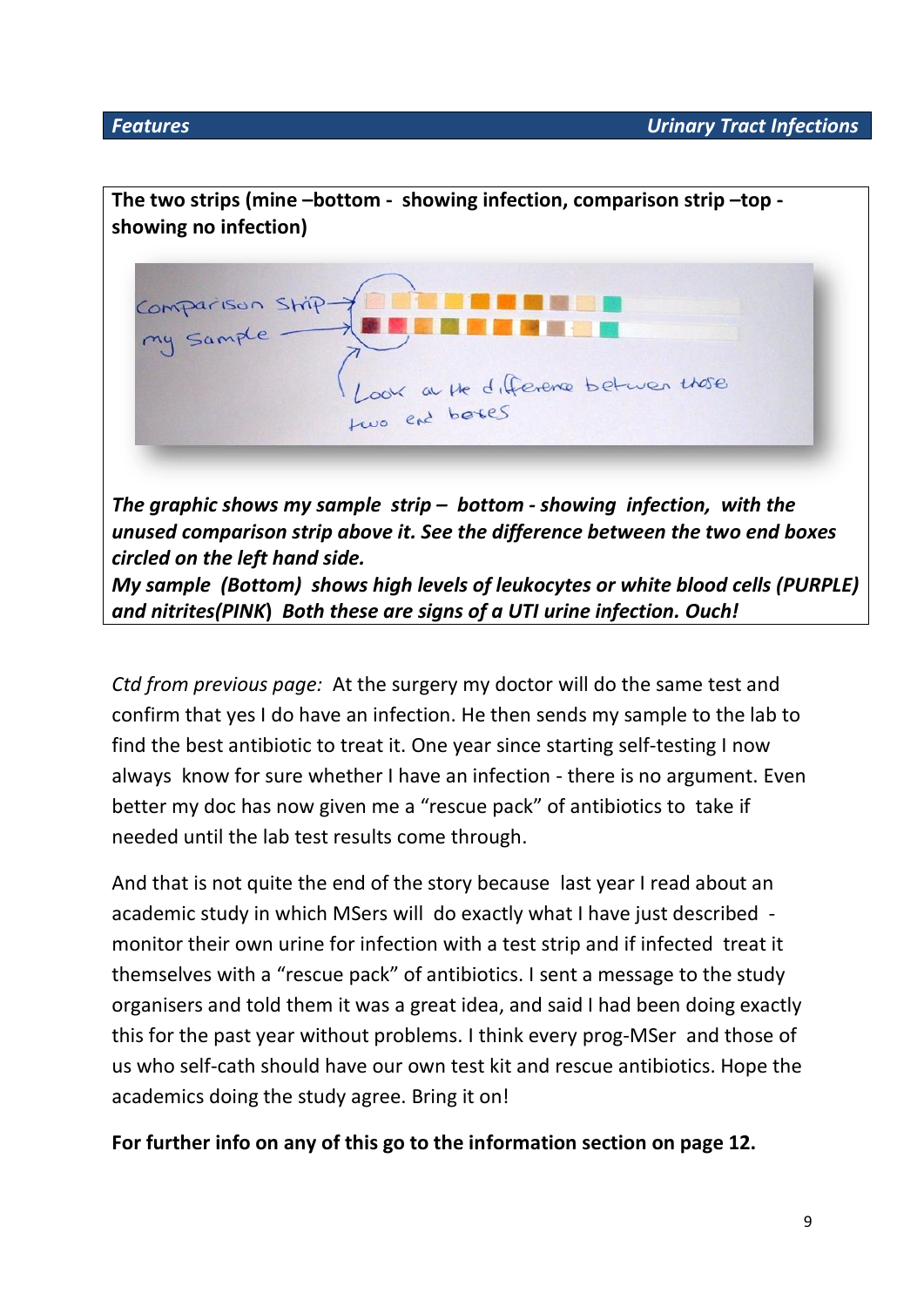#### *News*

### **Co-enzyme Q10 fights MS fatigue and depression**



**Large doses of Co-enzyme Q10 – 500 mg – given to MS patients daily for 12 weeks improved MS fatigue and depression, according to researchers from Iran.**

Co-enzyme Q10 is present in most cells in the body, mainly in the mitochondria of cells. This is the cell "powerhouse"

where most of the cell's supply of chemical energy is generated. Mitochondria are also involved in cell growth.

MS expert Professor Gavin Giovannoni of London's Barts Hospital says that the new research "tantalizingly shows that Co-enzyme Q10, improves MS-related negative symptoms of fatigue and depression." But he doesn't go so far as to suggest MSers should supplement with it. If you do decide to supplement with 500 mg of Co-enzyme Q10 daily you may find yourself taking several pills each day as the supplements typically come in doses of 30mg, 60mg, 100mg and 200mg. It is also quite pricey.

### **New MS anti-spasticity drug moves one step closer**

#### **A revolutionary new MS anti-spasticity drug is to enter Phase II trials after successfully completing its Phase I (safety) trials in 2014.**

The new drug, a pill provisionally called VSN16R, is said not to have the sedative side effects of existing anti-spasticity medications. Results are expected from the phase II trial in 2016.

Preclinical and Phase I clinical studies which involved 72 people demonstrated that VSN16R had "the potential to provide substantially better patient care than existing systemic anti-spastic treatments."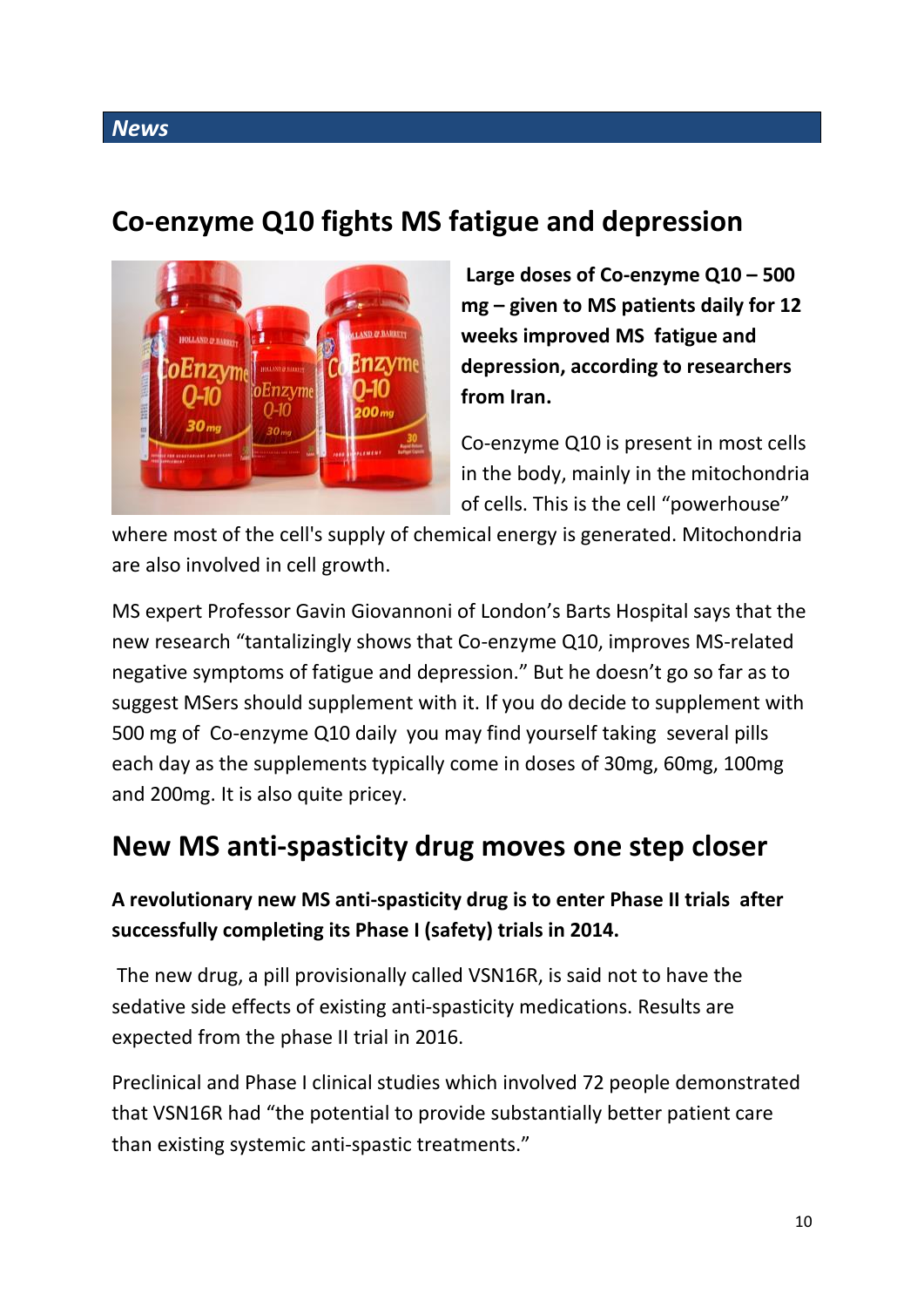## **Please help me develop this blog by giving me your time or your skills**

The aim of this site is to provide news and information for people with progressive MS – people with Primary Progressive, Secondary Progressive and Progressive Relapsing MS.

As well as telling my story I want to feature other people with progressive MS, print other stories, air other views, and share hints and suggestions.

This requires web building skills and IT skills which sadly I don't possess. So, if there are any IT savvy or web savvy people reading this then please get in touch as you will be able to help me build a platform where our prog-MS voices can be heard and where we can lobby for a better deal. Please email me for details of all these possibilities at *[iancookjournalist@yahoo.co.uk](mailto:iancookjournalist@yahoo.co.uk)* 

**If you want to get further editions of this "blogazine" then also email me at [iancookjournalist@yahoo.co.uk](mailto:iancookjournalist@yahoo.co.uk)**

**IN THE NEXT ISSUE (JUNE/JULY 2015)** Renewing my fixed term driving licence was no laughing matter



Plus reports from the top US neurology conference (AAN) with details of trial results for new prog-MS drugs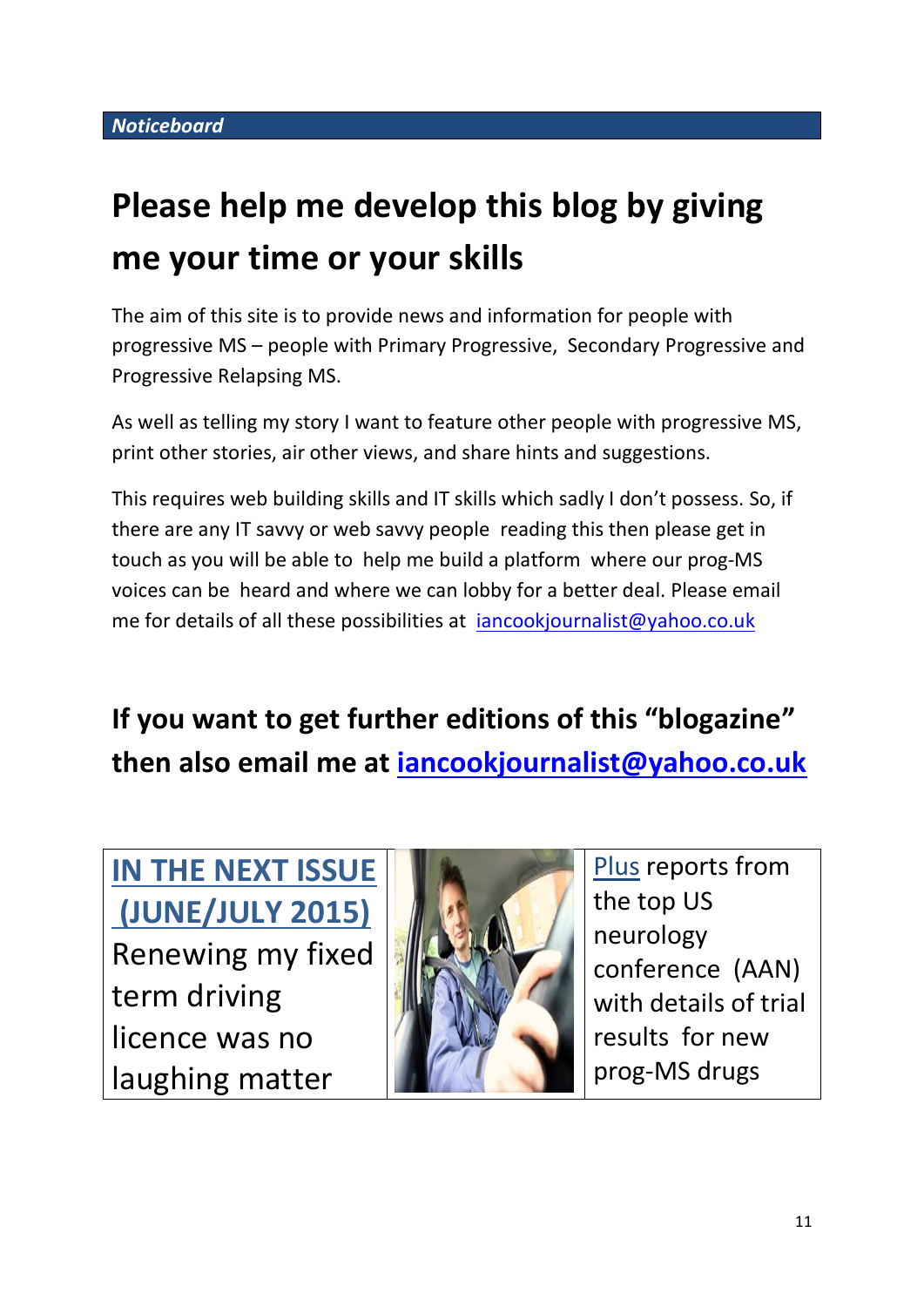#### *References contact details etc*

#### **Page 3 Vitamin H story – MD-1003**

[http://www.biocentury.com/biotech-pharma-news/emergingcompany/2014-](http://www.biocentury.com/biotech-pharma-news/emergingcompany/2014-11-24/meddays-md-1003-could-reverse-disease-progression-in-advanced-ms-a12) [11-24/meddays-md-1003-could-reverse-disease-progression-in-advanced-ms](http://www.biocentury.com/biotech-pharma-news/emergingcompany/2014-11-24/meddays-md-1003-could-reverse-disease-progression-in-advanced-ms-a12)[a12](http://www.biocentury.com/biotech-pharma-news/emergingcompany/2014-11-24/meddays-md-1003-could-reverse-disease-progression-in-advanced-ms-a12)

http://www.ncbi.nlm.nih.gov/pubmed/25787192

#### **P3 Domperidone/Prolactin story**

http://globalnews.ca/news/1869132/calgary-multiple-sclerosis-drug-trial-nowenrolling-patients/

See also White matter plasticity and enhanced remyelination in the maternal CNS. Gregg C et al Journal of Neuroscience 2007 Feb 21;27(8):1812-23

#### **p4 Tcelna story**

<http://www.opexatherapeutics.com/tcelna/tcelna-description/default.aspx>

#### **p4 GNbAC1 GeNeuro/ Servier story**

<http://www.geneuro.com/en/news.php?id=103&category=4#news>

#### **p5-6 Shopmobility feature**

<http://www.shopmobilityuk.org/> (for directory of all UK schemes)

Birmingham Shopmobility <http://www.birminghamshopmobility.org/>

#### **p7 Acne drug/ MIS 416 story**

[http://www.news.com.au/national/victoria/experimental-drug-containing](http://www.news.com.au/national/victoria/experimental-drug-containing-tiny-fragments-of-teenage-acne-bacteria-trialled-on-ms-patients/story-fnii5sms-1227212425926)[tiny-fragments-of-teenage-acne-bacteria-trialled-on-ms-patients/story](http://www.news.com.au/national/victoria/experimental-drug-containing-tiny-fragments-of-teenage-acne-bacteria-trialled-on-ms-patients/story-fnii5sms-1227212425926)[fnii5sms-1227212425926](http://www.news.com.au/national/victoria/experimental-drug-containing-tiny-fragments-of-teenage-acne-bacteria-trialled-on-ms-patients/story-fnii5sms-1227212425926)

#### **p7 MS-SMART story**

<http://www.ms-smart.org/>